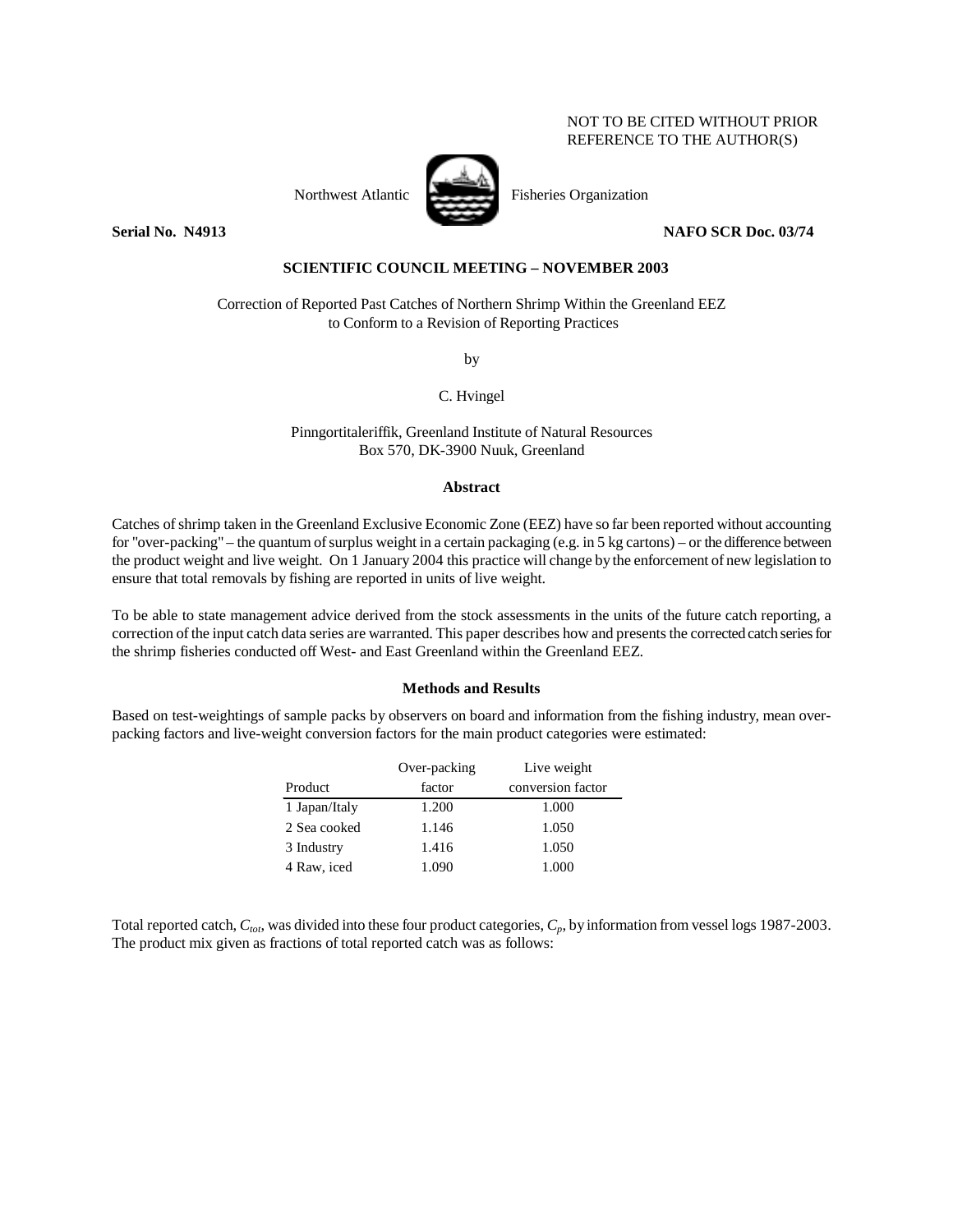|      | Fraction of total catch, West Greenland |            |          |           | Fraction of total catch East Greenland |                     |       |           |
|------|-----------------------------------------|------------|----------|-----------|----------------------------------------|---------------------|-------|-----------|
| Year | Japan/Italy                             | Sea cooked | Industry | Raw, iced | Japan/Italy                            | Sea cooked Industry |       | Raw, iced |
| 1987 | 0.099                                   | 0.369      | 0.259    | 0.273     | 0.468                                  | 0.314               | 0.218 | 0.000     |
| 1988 | 0.095                                   | 0.364      | 0.259    | 0.282     | 0.550                                  | 0.300               | 0.150 | 0.000     |
| 1989 | 0.085                                   | 0.278      | 0.316    | 0.320     | 0.640                                  | 0.240               | 0.120 | 0.000     |
| 1990 | 0.116                                   | 0.361      | 0.219    | 0.304     | 0.581                                  | 0.365               | 0.054 | 0.000     |
| 1991 | 0.133                                   | 0.333      | 0.208    | 0.326     | 0.591                                  | 0.229               | 0.180 | 0.000     |
| 1992 | 0.130                                   | 0.256      | 0.257    | 0.356     | 0.573                                  | 0.302               | 0.124 | 0.000     |
| 1993 | 0.130                                   | 0.329      | 0.194    | 0.346     | 0.507                                  | 0.359               | 0.133 | 0.000     |
| 1994 | 0.116                                   | 0.329      | 0.215    | 0.341     | 0.445                                  | 0.376               | 0.178 | 0.000     |
| 1995 | 0.118                                   | 0.300      | 0.269    | 0.313     | 0.412                                  | 0.432               | 0.156 | 0.000     |
| 1996 | 0.122                                   | 0.349      | 0.200    | 0.330     | 0.399                                  | 0.463               | 0.138 | 0.000     |
| 1997 | 0.095                                   | 0.388      | 0.171    | 0.347     | 0.366                                  | 0.481               | 0.153 | 0.000     |
| 1998 | 0.125                                   | 0.375      | 0.186    | 0.314     | 0.322                                  | 0.462               | 0.217 | 0.000     |
| 1999 | 0.130                                   | 0.346      | 0.187    | 0.338     | 0.350                                  | 0.458               | 0.192 | 0.000     |
| 2000 | 0.117                                   | 0.350      | 0.189    | 0.345     | 0.282                                  | 0.522               | 0.196 | 0.000     |
| 2001 | 0.097                                   | 0.370      | 0.189    | 0.344     | 0.442                                  | 0.368               | 0.190 | 0.000     |
| 2002 | 0.104                                   | 0.411      | 0.185    | 0.300     | 0.218                                  | 0.591               | 0.191 | 0.000     |
| 2003 | 0.132                                   | 0.383      | 0.176    | 0.309     | 0.316                                  | 0.506               | 0.178 | 0.000     |

The calculation of an overall correction factor, *corr*, to be applied to the existing series of annual catches could then be made by multiplying the catch-fraction of product  $p$  by its over-packing factor,  $O_p$ , and live-weight conversion factor,  $W_p$ , and then summing over all product categories:

$$
corr = \sum_{p=1}^{4} \frac{C_p}{C_{tot}} O_p W_p
$$

For the years prior to 1987 when no information was available for deriving the product mix, the mean of the calculated 1987-2003 overall correction factors was used.

The resulting overall correction factors and adjusted catch series for the shrimp fisheries in the Greenland EEZ are as follows: